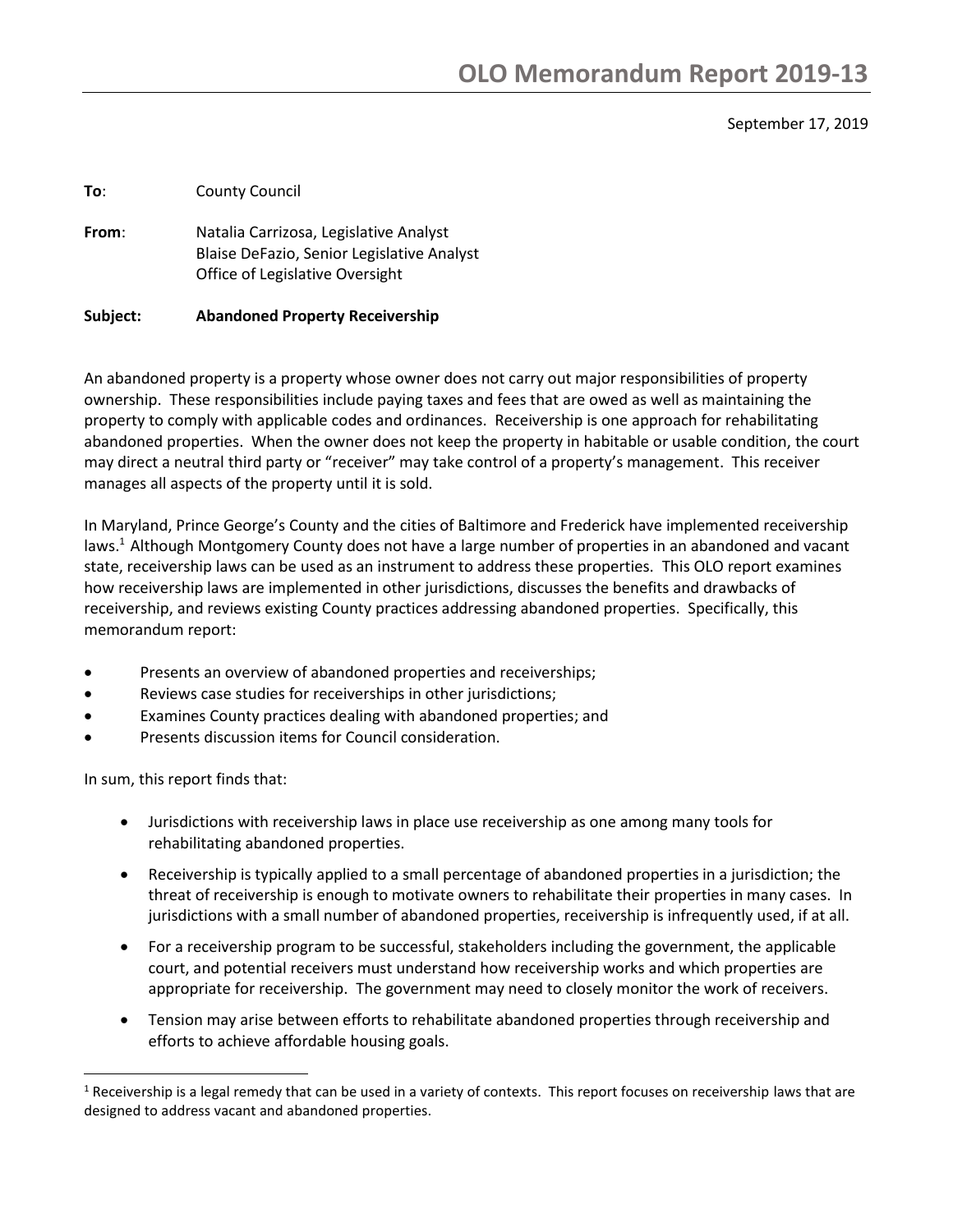- The County currently addresses vacant and unmaintained homes through code enforcement, tax sale, and if needed, petitioning the court to appoint a guardian of the property.
- County Code §26-20 to §26-26 (Registration of Vacant Property) requires that the Department of Housing and Community Affairs (DHCA) provide a list of unmaintained and vacant properties every March  $1^{st}$  to the County Executive and the County Council. DHCA did not provide a list in March 2018 or March 2019. However, DHCA did provide the list on September 3, 2019, identifying 63 properties (*see Attachment 1: Annual Report on Vacant and Unmaintained Properties*).

## **A. Overview of Abandoned Properties and Receiverships**

In this report, the term "abandoned property" refers to a property whose owner is not carrying out major responsibilities of property ownership.<sup>2</sup> These responsibilities include paying taxes and fees that are owed as well as maintaining the property to comply with applicable codes and ordinances. Abandoned properties are often left vacant and can negatively affect the communities in which they are located in many ways. Abandoned properties can:

- Reduce the value of neighboring properties;
- Undermine public safety by serving as spaces for criminal activity such as prostitution and drug trafficking to occur and generating fire hazards;
- Negatively impact public health since abandoned properties are often infested by vermin and/or are used as illegal dumping grounds; and
- Generate costs for taxpayers when the government is forced to secure, clean or demolish the property or provide additional police and/or fire and rescue services.<sup>3</sup>
- **1. Traditional Strategies for Preventing Abandonment and Rehabilitating Abandoned Properties**

Across the United States, jurisdictions use a variety of strategies for preventing abandonment and rehabilitating abandoned properties. Two broad categories of strategies for preventing property abandonment or rehabilitating abandoned properties exist. The first category consists of incentives and assistance for property owners to help them improve the economic viability of properties that are at risk of abandonment. These strategies require that the property owner be willing to maintain the property. The table below provides examples of these strategies, which vary depending on whether the property is owner-occupied or rented.

### **Examples of Strategies for Improving Economic Viability of Properties at Risk of Abandonment**

| <b>Owner-Occupied</b>               | <b>Rental Housing</b>                           |  |  |
|-------------------------------------|-------------------------------------------------|--|--|
| Foreclosure prevention assistance   | Loan programs                                   |  |  |
| Efforts to combat predatory lending | Property tax relief                             |  |  |
| Presale improvement programs        | Statewide insurance pools                       |  |  |
| Senior citizen outreach             | Training and technical assistance for landlords |  |  |

Source: Mallach, A., *Bringing Buildings Back: From Abandoned Properties to Community Assets*, National Housing Institute: Montclair, New Jersey, 2006, pp. 24-30.

<sup>2</sup> Mallach, A., *Bringing Buildings Back: From Abandoned Properties to Community Assets*, National Housing Institute: Montclair, New Jersey, 2006, pp. 1-9

 $3$  Ibid.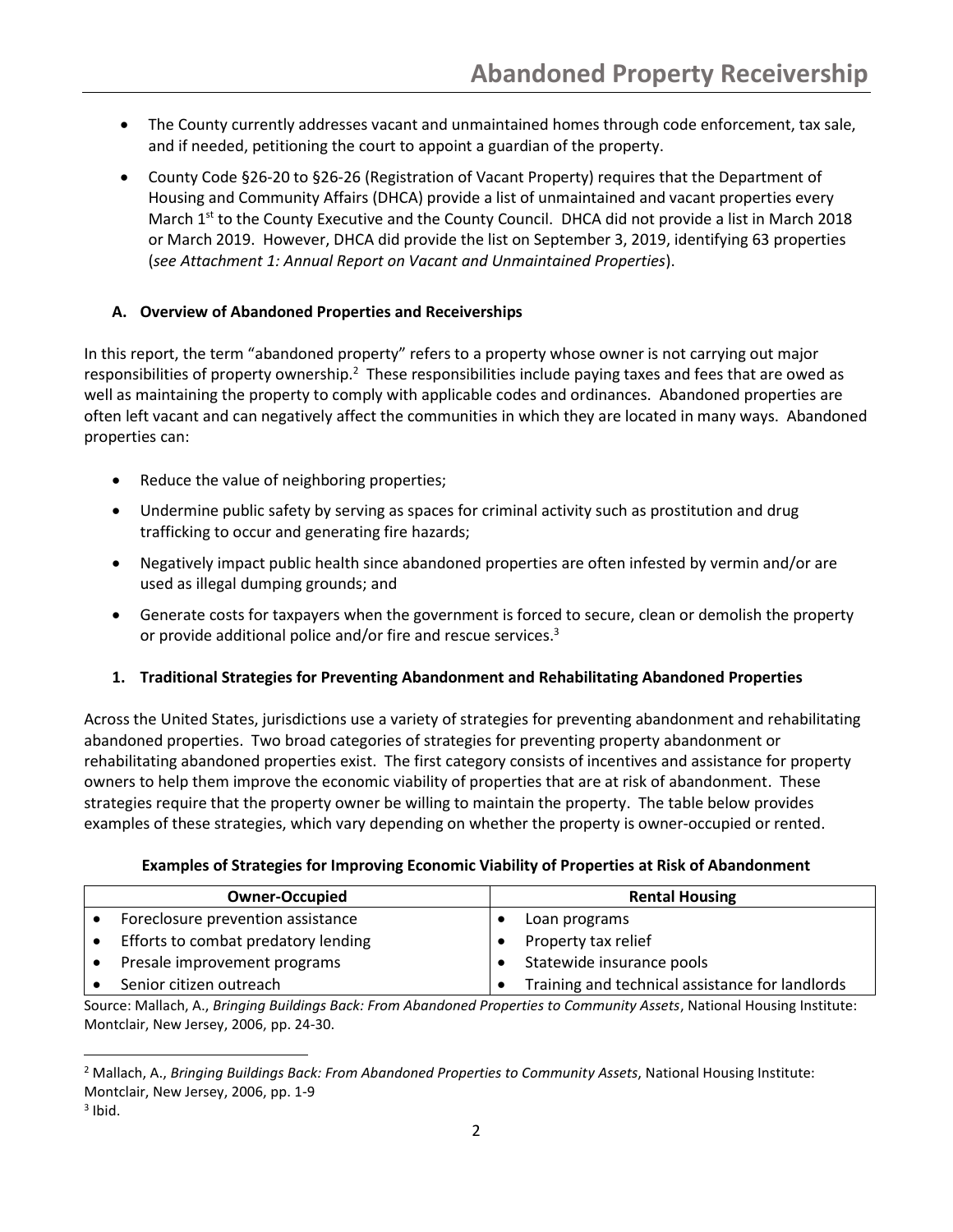The second category of strategies consists of regulatory strategies and other interventions designed to either compel noncompliant owners to maintain their properties or to transfer the property to new owners that will rehabilitate the property. Receivership, the focus of this report, falls into this second category, along with the more commonly used tools of code enforcement, nuisance abatement and property tax foreclosure. The table below describes traditional tools for rehabilitating abandoned properties and their limitations.

| Tool                            | <b>Description</b>                                                                                                                                                                                       | Limitations                                                                                                                                                       |  |
|---------------------------------|----------------------------------------------------------------------------------------------------------------------------------------------------------------------------------------------------------|-------------------------------------------------------------------------------------------------------------------------------------------------------------------|--|
| Code enforcement                | The government enforces (e.g. penalties<br>and fines) local ordinances and state<br>statutes that establish minimum<br>standards for safety, health and welfare in<br>housing.                           | Owners of properties with marginal<br>economic value may not respond to<br>penalties for noncompliance with the<br>housing code.                                  |  |
| <b>Nuisance abatement</b>       | The government undertakes repairs or<br>demolishes a private property after the<br>owner fails to do so within a specified<br>period of time, and files a lien against the<br>property to recover costs. | The government may not be able to<br>recover its costs, particularly if other<br>obligations have legal priority over<br>the government's lien.                   |  |
| <b>Property tax foreclosure</b> | When a property owner is delinquent in<br>paying taxes, this process results in the<br>sale and transfer of a property to a new<br>owner.                                                                | This process is only applicable if the<br>owner is delinquent in paying taxes.<br>The time it takes to transfer the<br>property to a new owner can be<br>lengthy. |  |

### **Traditional Strategies for Rehabilitating At-Risk and Abandoned Properties**

Sources: Listokin, D., Allewelt, L., and Nemeth, J., "Housing Receivership: Self-Help Neighborhood Revitalization," *Journal of Urban and Contemporary Law* 27:71 (1984), pp. 73-79; and Alexander, F.S., and Powell, L. A., "Neighborhood Stabilization Strategies for Vacant and Abandoned Properties," *Zoning and Planning Law Report* 34:8 (2011), p.6.

## **2. Vacant or Abandoned Property Receivership**

Receivership is a mechanism for rehabilitating properties for which code enforcement, nuisance abatement or property tax foreclosure are not efficient or effective. This legal process gives a third party, known as a "receiver," custody of an abandoned property.

In some cases, the receiver is responsible for managing rehabilitation of the property, while in others the receiver's role is to sell the property to another entity that is qualified to rehabilitate it. In both cases, the receiver's administrative, litigation and/or construction expenditures become a lien against the property during the receivership. The owner can regain control of the property by paying this lien and other obligations within a specified timeframe. The diagram on the next page outlines the receivership process in general terms.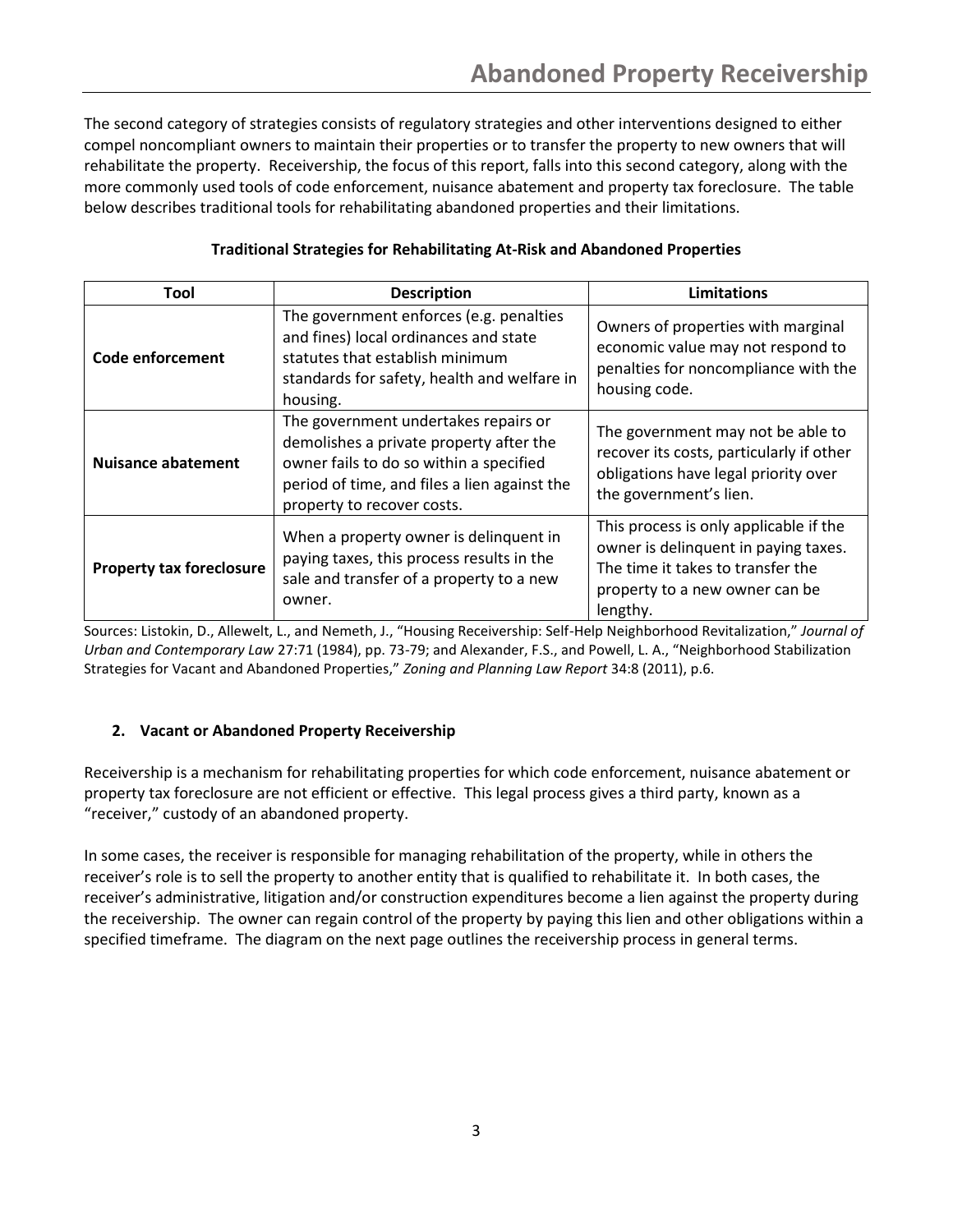## **Receivership Process Summary**



Note: in most jurisdictions the receiver is responsible for rehabilitating the property. However, in the City of Baltimore the receiver sells the property to a qualified entity that will rehabilitate it.

Alan Mallach, a nationally recognized expert on urban planning, economic development and urban revitalization, notes that receivership cases are costly, especially if they are contested. However, receivership provides communities with an alternative for rehabilitating abandoned properties if traditional approaches are not applicable. Mallach argues that receivership is best used as one part of a larger strategy for rehabilitating abandoned properties:

Vacant property receivership is but one of many tools, not a strategy in and of itself. It can be particularly useful, though, as it enables a municipality or nongovernmental entity to rehabilitate properties without having to take title as a condition for action. Where the municipality is reluctant to take title for whatever reason, or where the property is not subject to potential tax foreclosure, the ability to pursue vacant property receivership is a valuable asset.<sup>4</sup>

**Key elements of receivership laws.** A 2016 article in the *Journal of Affordable Housing* reviewed vacant property receivership laws in 19 states and examined the key elements of these laws and how they vary across states. The table below summarizes these elements.

| <b>Description</b><br><b>Element</b> |                                                                                                                                                                                                                                                                                                                                                                                                                                            |  |  |  |
|--------------------------------------|--------------------------------------------------------------------------------------------------------------------------------------------------------------------------------------------------------------------------------------------------------------------------------------------------------------------------------------------------------------------------------------------------------------------------------------------|--|--|--|
| <b>Eligible petitioner</b>           | The petitioner in a receivership case is typically the government or a designated<br>nonprofit entity. However, in some jurisdictions the law also allows private parties,<br>such as neighboring homeowners or lienholders, to bring receivership petitions.                                                                                                                                                                              |  |  |  |
| <b>Eligible properties</b>           | All receivership laws make residential properties eligible, but some also allow<br>receivership petitions for mixed-use, commercial and/or industrial properties.<br>Properties must also meet criteria for receivership such as being "vacant" or<br>"abandoned" and for creating a public nuisance.                                                                                                                                      |  |  |  |
| <b>Eligible receivers</b>            | Receivership laws set qualifications for receivers or define eligible parties. In some<br>jurisdictions the petitioner may recommend itself as the receiver, while in others the<br>law requires the petitioner to identify a third party to serve as the receiver, such as a<br>nonprofit organization, entity or person with redevelopment experience. Some<br>jurisdictions maintain a list of certified companies to act as receivers. |  |  |  |

### **Elements of Abandoned Property Receivership Laws Across 19 States**

<sup>4</sup> Mallach, A., *Bringing Buildings Back: From Abandoned Properties to Community Assets*, National Housing Institute: Montclair, New Jersey, 2006, p.165.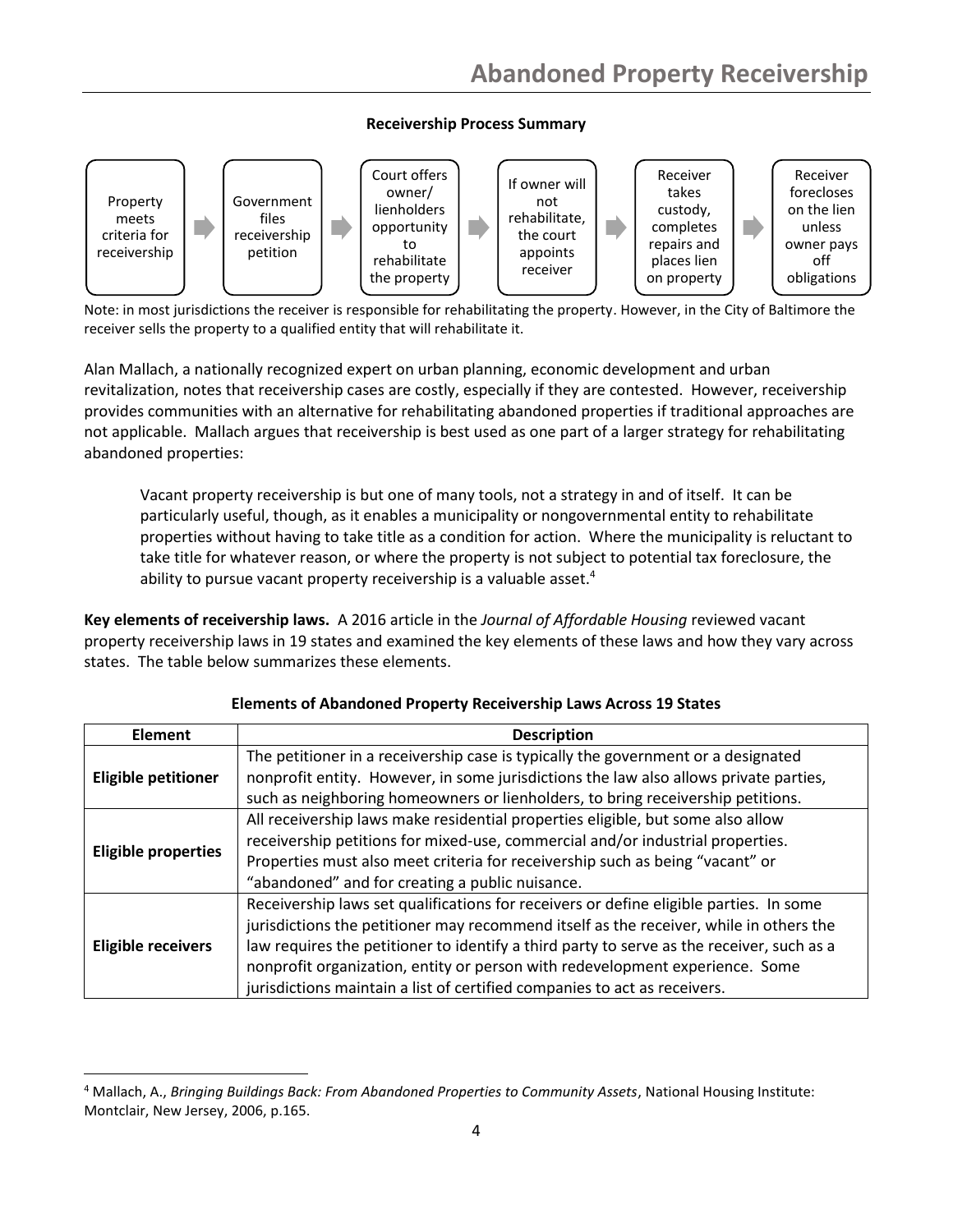| <b>Element</b>                                        | <b>Description</b>                                                                                                                                                                                                                                                                                                                                                                                                                                                                                                                                                                                                                                                                                        |
|-------------------------------------------------------|-----------------------------------------------------------------------------------------------------------------------------------------------------------------------------------------------------------------------------------------------------------------------------------------------------------------------------------------------------------------------------------------------------------------------------------------------------------------------------------------------------------------------------------------------------------------------------------------------------------------------------------------------------------------------------------------------------------|
| <b>Notice</b><br>requirement                          | Petitioners must give notice of the receivership action to all legal owners of the<br>property in question, typically by mail and/or posting the notice on the property. If the<br>owner cannot be identified or located, the petitioner may be required to publish the<br>notice. In some jurisdictions, the petitioner must provide personal service of notice to<br>the owner.                                                                                                                                                                                                                                                                                                                         |
| Respondent's<br>(property owner)<br>duties and powers | A respondent to a receivership petition - the property owner - typically has the right to<br>avoid receivership by presenting a rehabilitation plan to the court, but may be required<br>to pay the petitioner's legal fees.                                                                                                                                                                                                                                                                                                                                                                                                                                                                              |
| Receivers' duties<br>and powers                       | Receivers gain temporary possession of the property, which allows them to physically<br>enter the property, develop an improvement plan and make repairs. Many jurisdictions<br>allow the receiver to demolish the property, though rehabilitating existing structures is<br>usually preferred. Receivers may be responsible for making payments on pre-existing<br>mortgages during the receivership and may be allowed or required to hold the property<br>after rehabilitation in order to collect rents and recover expenses.                                                                                                                                                                         |
| <b>Financing and</b><br>compensation                  | Receivers are typically permitted to apply for public and private loans from financial<br>institutions to finance their work. In a few jurisdictions, the law makes mention of local<br>grants for receivers. Receivers are also entitled to compensation for their work, and in<br>some cases the law specifies a compensation rate such as a percentage of construction<br>costs or of the sale price.                                                                                                                                                                                                                                                                                                  |
| Discharge and sale                                    | A receivership ends when the receiver completes its work and the property is sold. The<br>court must grant the receiver permission before the receiver sells the property. Some<br>jurisdictions require properties be sold via private sale while others require sale via<br>public auction. The purchaser may be the receiver or a third party that shows an ability<br>to maintain the property. Before the sale, the property owner may regain control of<br>the property by paying off both the receiver's lien and other obligations such as<br>mortgage and tax arrears. During the receivership, if the receiver does not fulfill its<br>duties the owner may move to terminate the receivership. |

Source: Lacey, M., "A National Perspective on Vacant Property Receivership," *Journal of Affordable Housing*, 25:1 (2016), pp. 145-155.

# **B. Receivership Case Studies**

This section provides more detailed descriptions of receivership laws and the use of receivership in three Maryland jurisdictions – the City of Baltimore, Prince George's County, and the City of Frederick – and in the State of Massachusetts. For each jurisdiction a summary of the law is provided along with a description of how the jurisdiction uses receivership to rehabilitate abandoned properties. These case studies demonstrate that receivership is a useful tool for rehabilitating a small portion of abandoned properties in many jurisdictions, though it can present several challenges.

# **1. The City of Baltimore, Maryland**

The City of Baltimore's receiverships law was added to the City's building code in 1991. The following summarizes the basic components of the law:<sup>5</sup>

<sup>5</sup> Building, Fire and Related Codes of Baltimore City §121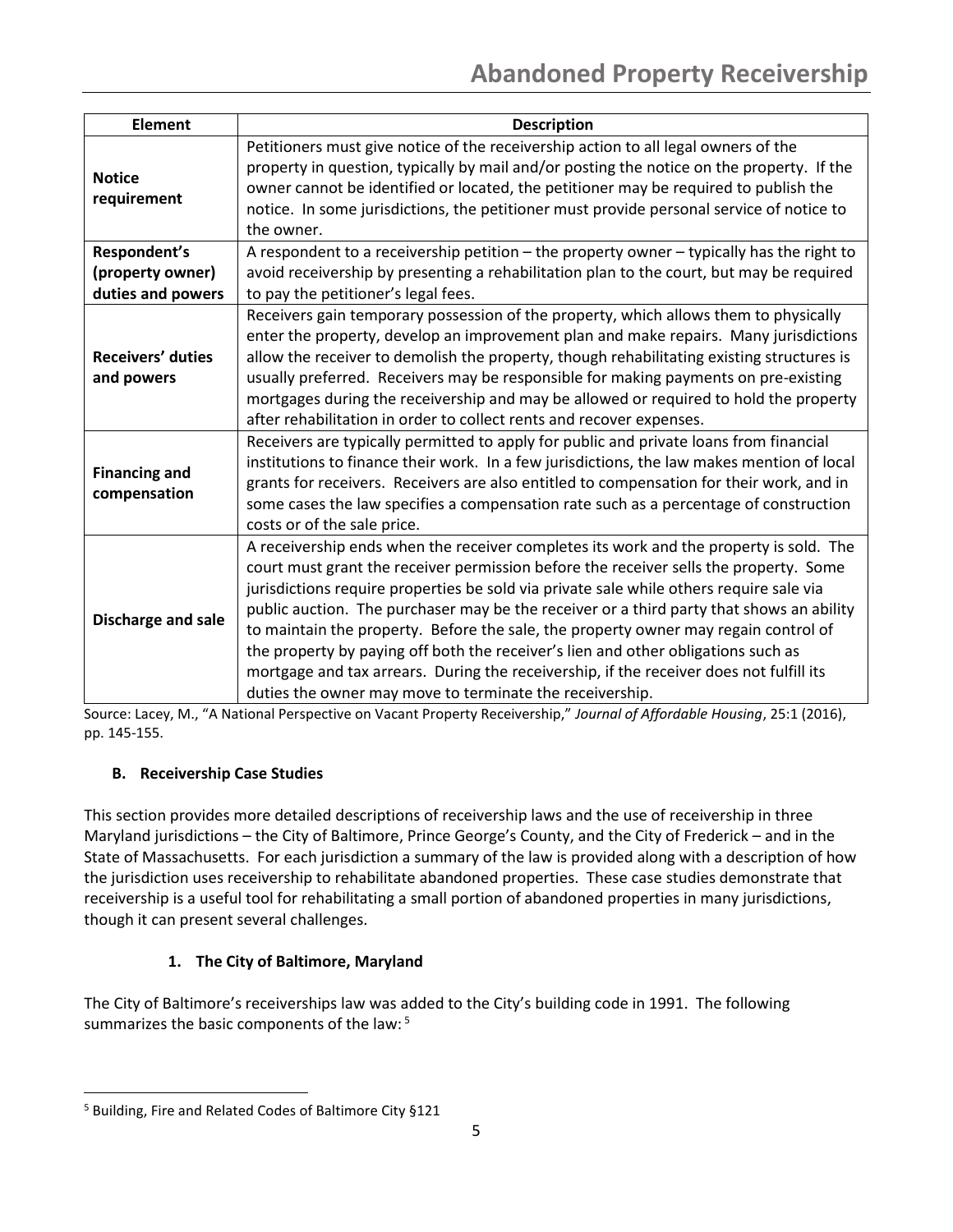- **Eligible petitioners**: the City of Baltimore's Commissioner of Housing and Community Development is the only eligible petitioner; the law does not permit private parties to make receivership petitions.
- **Eligible properties**: a property that is considered an "unsafe vacant structure" is eligible for receivership if the owner has not responded to a notice or order to rehabilitate it.
- **Eligible receivers**: the court may appoint any person as the receiver.
- **Notice requirement**: the City must give notice to all creditors and lien holders that are not named as respondents by certified mail after filing the petition but before a receiver is appointed.
- **Respondent's duties and powers**: the respondent may request to rehabilitate or demolish the property in lieu of a receiver being appointed.
- **Receiver's duties and powers**: the law allows for receivers to be appointed to rehabilitate and manage the property, demolish it, or sell it to a buyer qualified to rehabilitate it; in practice the receiver in Baltimore is appointed to sell properties rather than rehabilitate or demolish them.
- **Compensation**: the receiver's costs become a lien against the property that has priority over all other debts except for taxes and other amounts owed to the government, and the receiver may foreclose on the lien by selling the property at public auction, unless the owner pays the receiver's costs.

The City of Baltimore currently has approximately 17,000 vacant buildings, defined as unoccupied buildings that are uninhabitable.<sup>6</sup> Receivership is one component of the City's Vacants to Value program, which began in 2010. Vacants to Value uses a range of strategies in an effort to redevelop vacant and abandoned buildings in the City, including:

- Streamlining the sale of city-owned properties to make the process more clear, transparent and predictable;
- Streamlining and targeting code enforcement to better incentivize owners in priority areas to rehabilitate their properties;
- Facilitating investment in areas with large numbers of vacancies but high market potential;
- Targeting local, state and federal homebuying incentive programs to vacant homes;
- Supporting large-scale redevelopment projects in distressed neighborhoods;
- Demolition of severely distressed blocks; and
- Assistance with weatherization, stabilization and rehabilitation for low-income residents.

The City uses the receivership process only for targeted properties, which are typically single-family homes where the owner has not been responsive to code enforcement actions and for which there is likely to be demand in the market. These include homes in the following types of communities:

- "Middle markets," which are communities that have more occupied homes than vacant homes;
- "Community Development Clusters," which are neighborhoods selected because they have a high concentration of vacant homes, but are geographically close to stable communities and have a demand for renovated homes; and

 $6$  Building, Fire and Related Codes of Baltimore City §116.4, and "Vacant Buildings," Dataset on Open Baltimore, < <https://data.baltimorecity.gov/Housing-Development/Vacant-Buildings/qqcv-ihn5> > accessed August 5, 2019.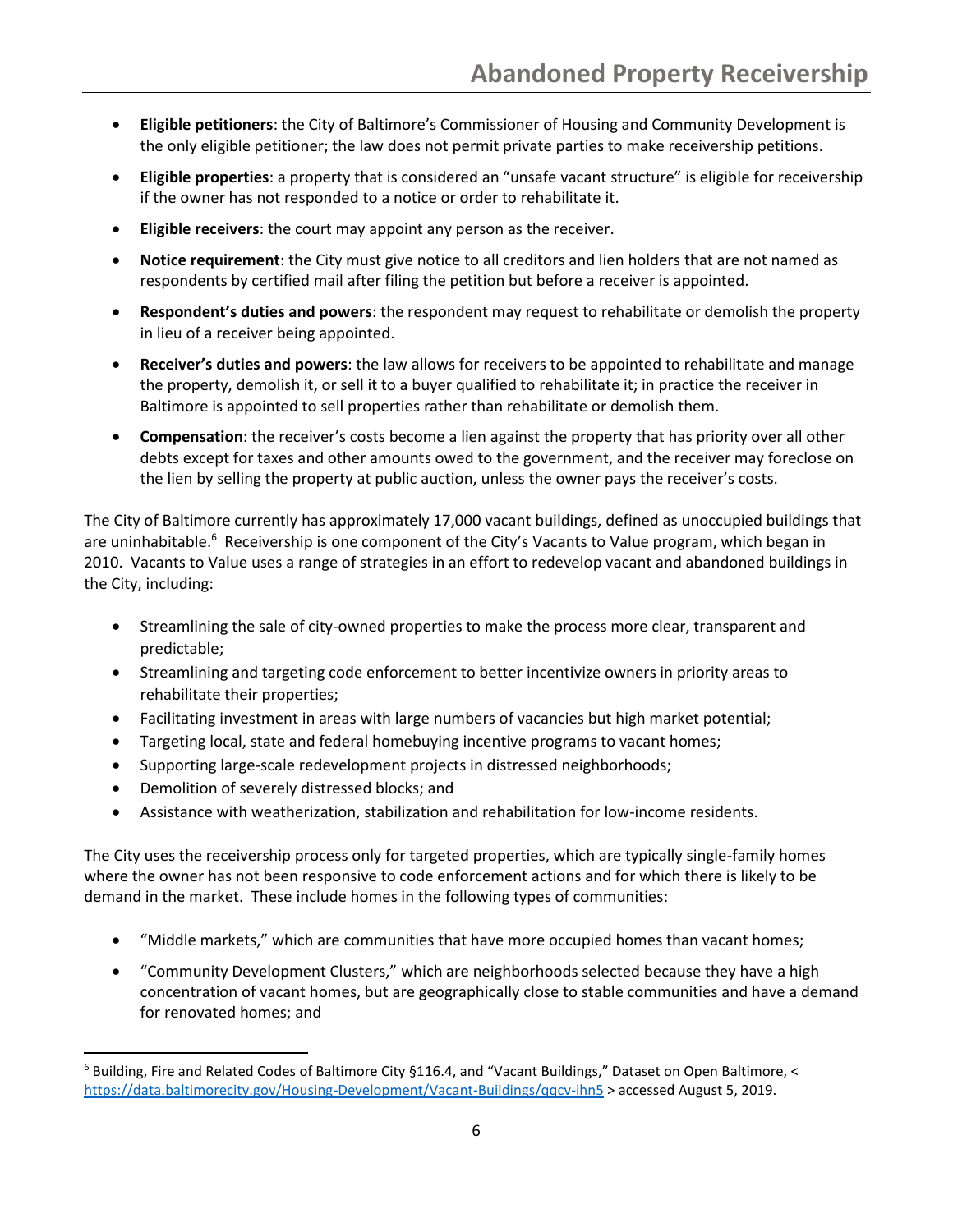• Scattered vacant houses in communities where a market may exist for renovated homes.

Since the creation of Vacants to Value, Baltimore has increased the use of receivership from about 100 case filings per year to 450 per year.<sup>7</sup> One House at a Time, Inc. (OHAAT), a nonprofit organization, acts as the receiver for almost all properties that go into receivership. As the receiver, OHAAT does not rehabilitate the property. Rather, its role is to transfer ownership to an entity qualified to rehabilitate the property. In many receivership cases, the receivership petition motivates the owner to abate the violations to avoid transfer of the property to new owners.

When OHAAT transfers a property to a new owner via public auction or direct sale, the proceeds of the sale are used to pay off outstanding liens and encumbrances, legal fees and auctioning costs, and to pay OHAAT for its services. If the proceeds are not sufficient to pay off the obligations, the liens are removed from the property and rebilled to the original owner. The buyer receives clear title to the property, meaning that all liens have been paid off or abated. OHAAT funds its activities entirely through the transfer of receivership properties and is permitted to receive a maximum of \$5,000 per property for its services. OHAAT received an average service payment of \$2,843 per property in 2018.

OLO spoke with OHAAT staff, who explained that it would not be possible for a single organization to rehabilitate all properties that go into receivership. By transferring properties to small investors for rehabilitation, OHAAT is able to serve as the receiver for a larger volume of properties than would be possible for a receiver that is also responsible for rehabilitation. OHAAT staff note that although receivership by itself cannot transform communities, it is one tool that has helped to reduce the number of vacant buildings in Baltimore. At the same time, they identified the following challenges:

- Receivership is a complex and costly legal process that may be viewed negatively by many stakeholders who consider that it amounts to the government taking property.
- OHAAT does not control how the property is used after it is transferred and has limited tools to promote homeownership and housing affordability – many receivership properties become rental homes.
- For a handful of properties, ownership cannot be determined, and it may not be possible to transfer the property to a new owner because of legal requirements to notify the current owner.

## **2. Prince George's County, Maryland**

The Prince George's County Housing Receiverships statute was enacted in 1998. The following summarizes the basic components of the law:<sup>8</sup>

• **Eligible petitioners**: the Prince George's County Director of the Department of Permitting, Inspections, and Enforcement is the only eligible petitioner; the law does not permit private parties to make receivership petitions.

<sup>&</sup>lt;sup>7</sup> "Receivership 101: How to Buy Property Through Receivership," City of Baltimore, PowerPoint Presentation by Kathleen Byrne, Deputy Assistant Commissioner for Litigation, 2014; and Interview with One House at a Time Staff, March 2019. <sup>8</sup>Prince George's County Code, §13-301.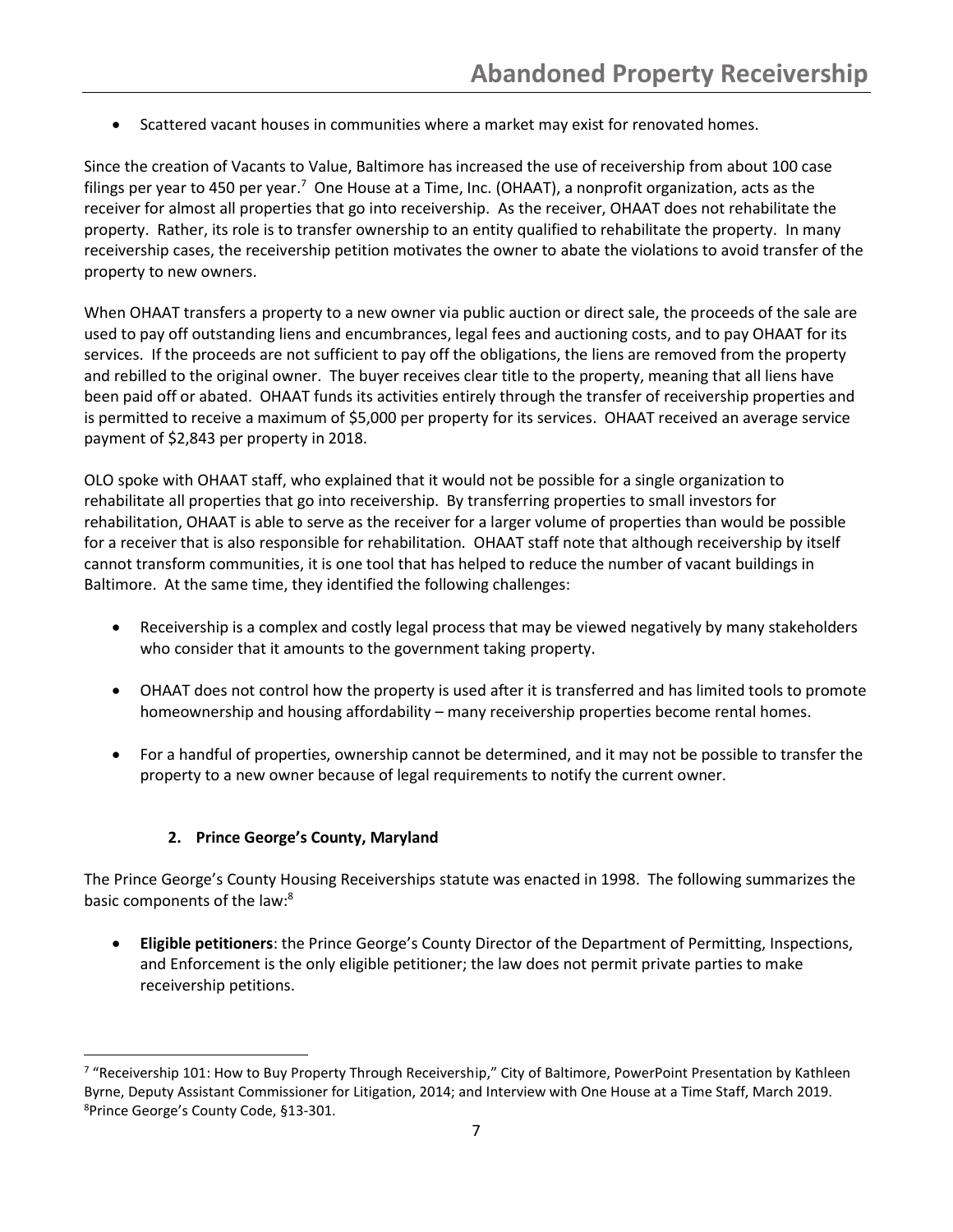- **Eligible properties**: a residential property is eligible for receivership where a violation that threatens public health, safety or welfare exists that the owner has not corrected in a timely fashion and where abatement of the violation is consistent with the County's housing policies and priorities.
- **Eligible receivers**: the petitioner may nominate one or more receivers, which can include the Redevelopment Authority of Prince George's County, the Prince George's County Housing Authority, the Department of Permitting, Inspections and Enforcement, an urban renewal agency, or a private not-forprofit corporation.
- **Notice requirement**: the County must give 30-days' notice by mail to all persons or entities with a legal or financial interest in the property before filing a receivership application.
- **Respondent's duties and powers**: during the receivership, the respondent(s) may elect to correct the violation(s) but must post "security" or a deposit to guarantee that violations will be corrected.
- **Receiver's duties and powers**: the receiver may take possession of the property, charge and collect rents, provide for the operation and maintenance of the property, dispose of abandoned personal property, complete the abatement of the violations, and obtain financing from public and/or private lenders for this purpose. The receiver is responsible for paying accrued taxes and other charges imposed by the government.
- **Compensation**: the receiver's costs, including an administrative fee of up to 15% of the cost of the abatement, that are not paid by the owner become a lien against the property. If the lien is not paid off in a timely fashion, the receiver may act to foreclose on the lien.

Representatives from the Prince George's County Department of Permitting, Inspections and Enforcement and Department of Housing and Community Development stated that the County Government has not made use of the receiverships law recently, if ever. From their perspective, the legal process to pursue receivership is too complex and lengthy to be worthwhile.

Prince George's County has found that the "Clean and Lien" process, which is the County's nuisance abatement mechanism, is a more efficient and effective way to rehabilitate abandoned properties. Through the "Clean and Lien" process, the government undertakes repairs or demolishes properties with persistent and unaddressed code violations and places a lien on the property for the government's costs properties (similar to Montgomery County's process; see pages 12).

## **3. City of Frederick, Maryland**

The City of Frederick's receivership ordinance for blighted properties was adopted in 2013 and amended in 2016 and 2019. The recent amendments adopted in August of 2019 make more properties eligible for receivership, specifically those that are considered "habitually vacant."<sup>9</sup>

• **Eligible petitioners**: the City of Frederick Director of Public Works is the only eligible petitioner; the code does not permit private parties to make receivership petitions.

<sup>&</sup>lt;sup>9</sup> City of Frederick Code of Ordinances, Chapter 12.4, Article II and Ordinance G-19-23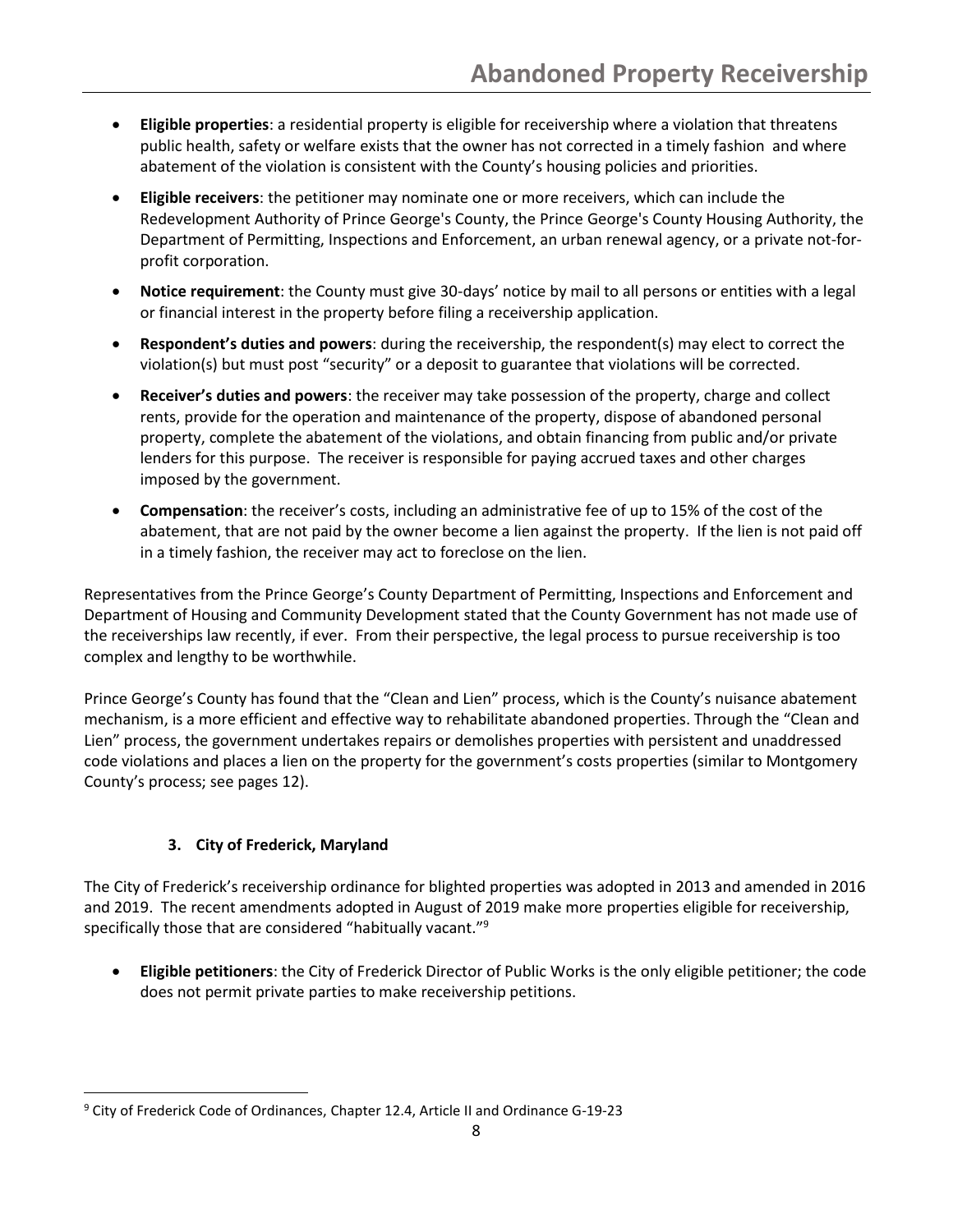- **Eligible properties**: "blighted" structures, defined as structures that are condemned, have at least one outstanding court order to abate a violation, have had two or more court orders to abate violations in a two-year period, or are considered "habitually vacant."
- **Eligible receivers**: the code does not specify eligibility requirements for receivers, but the petition to the court must include the qualifications of the proposed receiver.
- **Notice requirement**: the City must give notice by certified mail to creditors and lienholders of the property within 10 days of filing a receivership petition.
- **Respondent's duties and powers**: during the receivership, the respondent(s) may elect to correct the violation(s) but must post "security" or a deposit to guarantee that violations will be corrected.
- **Receiver's duties and powers**: the court may appoint a receiver to rehabilitate, demolish or sell a property. If appointed to rehabilitate or demolish, the receiver may contract for labor and supplies, borrow money, manage the property after rehabilitation for up to two years and collect rent, and foreclose on the receiver's lien.
- **Compensation**: the receiver's costs become a lien against the property. If the lien is not paid off in a timely fashion, the receiver may act to foreclose on the lien.

Prior to August of 2019, the City of Frederick's receivership ordinance defined "blighted" properties, which are eligible for receivership, as either:

- A property that has been condemned by the City; or
- A property with one or more outstanding court orders to abate a violation.

As of August of 2019, the City had not yet used the ordinance. In discussions regarding proposed amendments to the law, staff indicated that while a small number of properties technically met the criteria for receivership, the City did not consider it prudent to pursue receivership in those specific cases.<sup>10</sup> In August of 2019, the City of Frederick Board of Aldermen adopted amendments that expanded the definition of "blighted" properties to include, in addition to the criteria above:<sup>11</sup>

- Properties that have received two or more court orders to abate violations in a two-year period; and
- Properties considered to be "habitually vacant," meaning unoccupied for at least four years.

### **4. Massachusetts**

The Massachusetts Receivership Statute was enacted in 1993. The following summarizes the basic components of the law: $12$ 

• **Eligible petitioners**: the affected occupants of a property, a public agency, as well as condominium unit owners may petition the court for enforcement of the sanitary code in properties where the owner has failed to comply following code enforcement actions. One possible remedy is for the court to appoint a receiver.

<sup>&</sup>lt;sup>10</sup> City of Frederick, Mayor and Board Workshop, May 22, 2019, Item 2.

<sup>&</sup>lt;sup>11</sup> City of Frederick Ordinance G-19-23

<sup>12</sup> Mass. Gen. L. c. 111, § 127I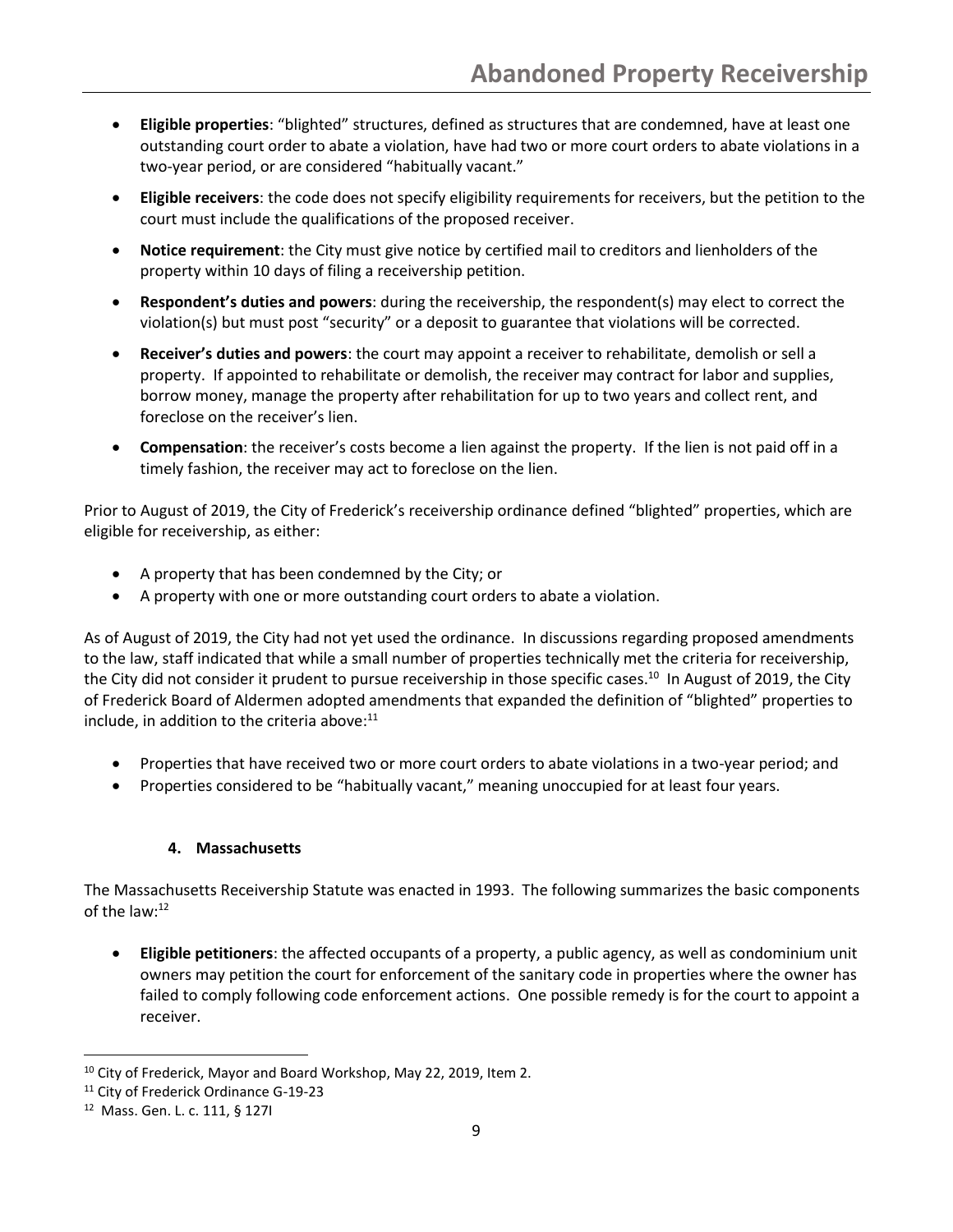- **Eligible properties**: the Receivership Statute applies to residential properties.
- **Eligible receivers**: the Receivership Statute does not specify what persons or entities may be appointed as a receiver.
- **Notice requirement**: the petitioner must notify all mortgagees and lienors of the property via certified or registered mail 14 days prior to any hearing regarding the appointment of a receiver.
- **Respondent's duties and powers**: within three days of being served with a petition for receivership, a property owner must provide the petitioner with a list of mortgagees and lienholders of record.
- **Receiver's duties and powers**: upon appointment the receiver is responsible for repairing the property and maintaining it in a "safe and healthful condition". The receiver may borrow funds and enter into contracts to fulfill its duties. The receiver may also collect rents and use them to fund repairs and maintenance, then unpaid taxes, penalties and fees and finally payments due to mortgagees and lienholders. The receiver may also apply for financial assistance from the Commonwealth should rents not be sufficient to cover the receiver's costs. The receiver must file a bi-monthly accounting to the court and parties of record of all funds received and owed to the receiver.
- **Compensation**: the receiver's costs become a lien against the property that has priority over all other debts except municipal liens. If the owner does not pay the lien off, the receiver may foreclose on the property to collect on the debt.

Local jurisdictions in Massachusetts can pursue receivership for occupied and vacant residential properties, including single-family homes and multi-family buildings, that are not in compliance with the State Sanitary Code and where code enforcement efforts have failed. In most cases, the threat of receivership is enough to compel owners to bring their properties up to code. If the property goes into receivership, the court will appoint a receiver, usually a private investor.

Some Massachusetts towns have large numbers of distressed properties and file receivership cases on a regular basis. Other jurisdictions do not file receivership cases regularly and rely on the assistance of the Massachusetts Attorney General for the few properties where filing for receivership becomes necessary. The Attorney General's Abandoned Housing Initiative works with local jurisdictions to file receivership actions for specific properties and provides financial assistance for property rehabilitation. OLO spoke with representatives from three entities in Massachusetts familiar with the receivership process:

- The Massachusetts Housing Partnership, which has been involved in promoting receivership across Massachusetts;
- The Chelsea Restoration Corporation, a nonprofit organization that has served as a receiver for properties in the towns of Chelsea, Revere, and Saugus; and
- The City of Springfield, which uses receivership on a regular basis for vacant and occupied single-family and multi-family properties.

Representatives from these organizations noted that receivership is a useful tool for rehabilitating certain abandoned properties. City Springfield officials, for example, stated that the program is popular among residents. These officials further report that the program has succeeded in saving neighborhoods at risk of decline due to a few abandoned houses and in rehabilitating historic buildings. Springfield has also used receivership to rehabilitate occupied multi-family properties with code violations that pose a threat to health or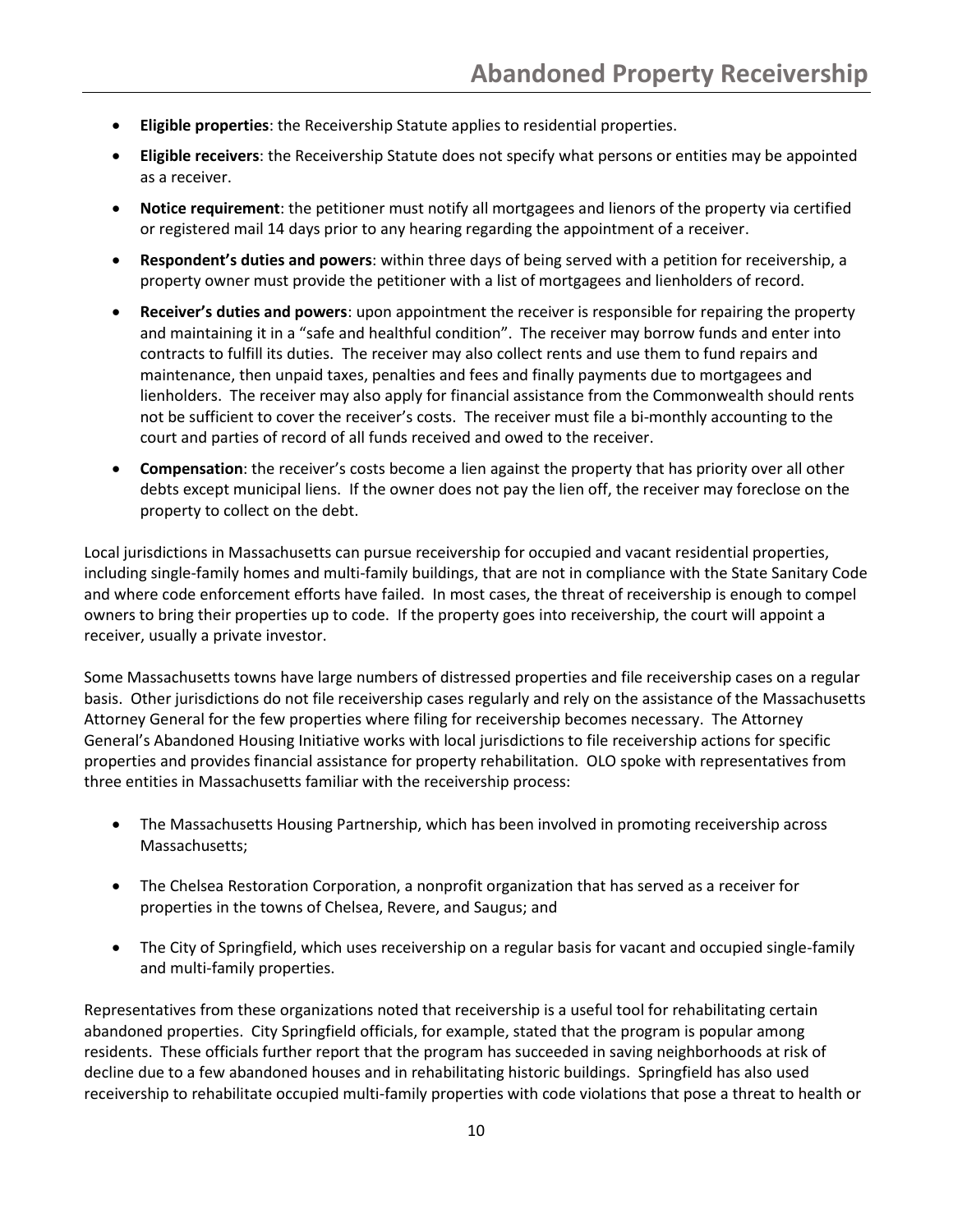safety of the residents. However, the Massachusetts officials indicated that receivership can present several challenges:

- Stakeholders including the Housing Court, code enforcement officials and receivers must have a clear understanding of receivership and when it is appropriate, otherwise receivership will not be effective. .
- Receivers in Massachusetts do not own the property they are rehabilitating, and as a result they often struggle to obtain financing from traditional lenders. As a result, receivers must typically have their own source of funds for rehabilitation or receive financing or grants from programs designed specifically for receivership.
- Fraud can occur if receivers are not monitored closely to verify that they are completing work on the property as promised. The City of Springfield closely reviews all receipts for work conducted by receivers and conducts inspections on a regular basis to ensure that rehabilitation is proceeding as claimed.
- A tension sometimes exists between efforts to rehabilitate abandoned properties and affordable housing goals. Once rehabilitated, the property may become unaffordable for existing members of the community, particularly if the receiver is a private investor. The results of efforts to encourage first-time homebuyers to purchase receivership properties have been mixed.

# **C. County Practices Dealing with Vacant and Unmaintained Properties**

The Montgomery County Department of Housing and Community Affairs (DHCA) identifies residential properties in the County that are vacant and unmaintained and works with property owners to bring them into compliance with the County Code. The County uses the following tools when dealing with vacant and unmaintained homes:

- Code enforcement;
- Tax sale; or
- Petition the court to appoint a guardian of the property.

# **1. Code Enforcement**

To ensure that housing and building maintenance standards<sup>13</sup> are met, County Housing Code Inspectors inspect thousands of single-family homes, apartments, businesses, and other properties throughout the year.<sup>14</sup> These inspections are triggered by a complaint, a referral, and/or as an inspection required under the law.<sup>15</sup> County residents can contact the Department of Housing and Community Affairs (DHCA) to report a potential violation. Abandoned properties are often in violation of specific requirements in the County Code, such as requirements to:

<sup>&</sup>lt;sup>13</sup> The Department of Housing and Community Development's Code Enforcement section enforces/administers the following chapters in the Montgomery County Code: Chapter 26 – Housing and Building Maintenance Standards; Chapter 48 – Solid Waste; and Chapter 26 – Weeds.

<sup>&</sup>lt;sup>14</sup> Housing Code Enforcement Handbook, the Department of Housing & Community Affairs, available at [https://www.montgomerycountymd.gov/DHCA/Resources/Files/community/code/handbook\\_code\\_eng.pdf](https://www.montgomerycountymd.gov/DHCA/Resources/Files/community/code/handbook_code_eng.pdf)  $15$  Ibid.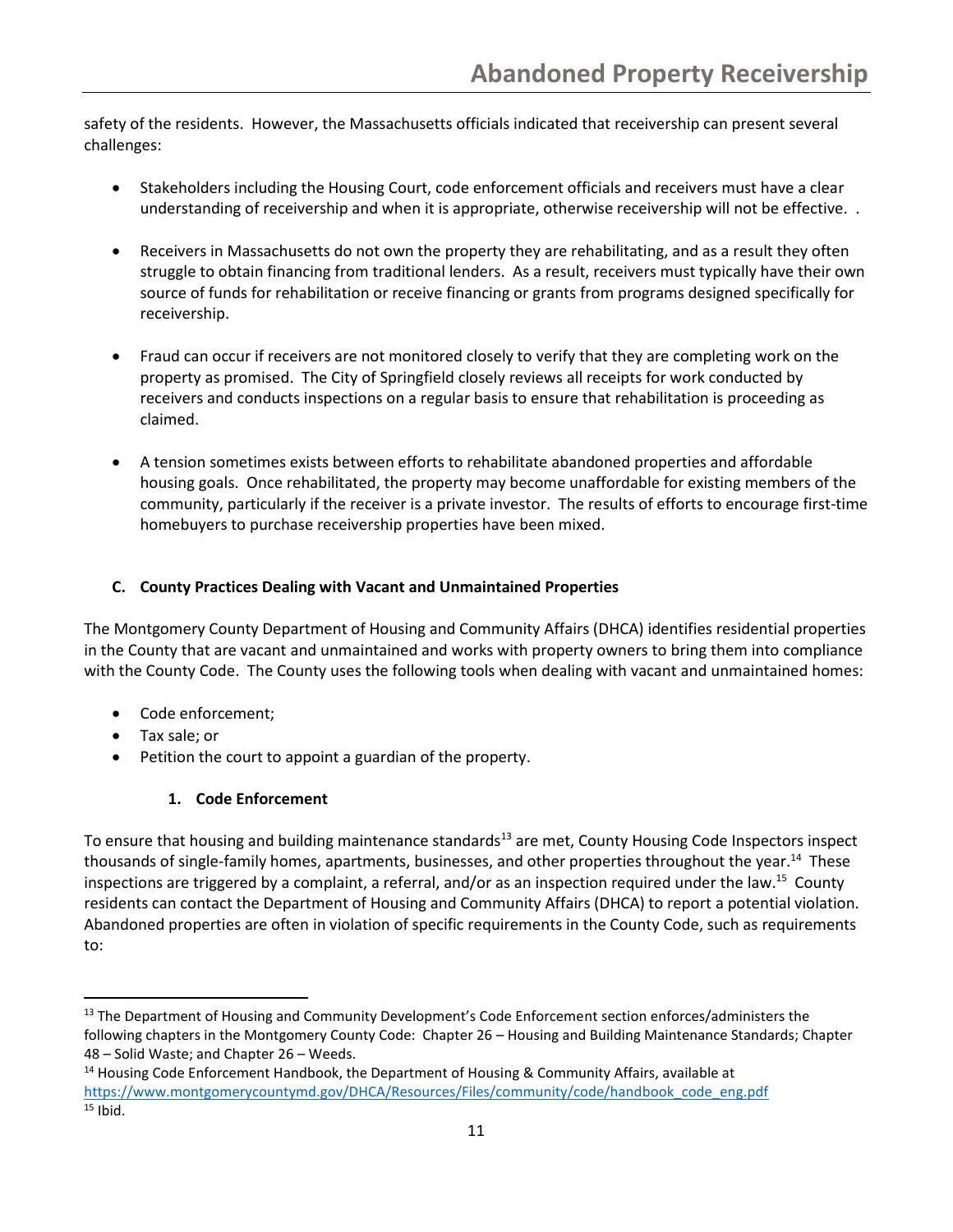- Maintain all exterior components of the house, foundation, walls, stairs, windows, doors, and the roof in good repair;
- Maintain grass and weeds at 12 inches of height or less; and
- Maintain shared or common areas of land and building in a clean and sanitary condition.

When DHCA receives a complaint for a vacant and unmaintained home (or for any code enforcement issue) and they find violations, a violation notice is provided to the homeowner with the required corrective actions and a timeframe to complete them. If the owner completes the corrective action, the case is closed. If the owner has not corrected the violation or are not responsive, DHCA can issue a civil citation to the owner, carrying a fine of \$100 to \$500. In some cases, DHCA must condemn a structure because it is considered unsafe or uninhabitable. In these cases, DHCA will seek an Abatement Order from the District Court. An Abatement Order requires that the violations be corrected and orders the department to take corrective action.

If the corrective action requires DHCA to hire contactors, the costs are billed against the owner of record and placed on the property taxes. If the property taxes are not paid, the property is subject to tax sale (see page 13).

Office of County Attorney (OCA) and DHCA staff report that the code enforcement process overall can be lengthy when it is difficult to locate property owners. The County Code allows DHCA to issue citations, but if the County cannot find the owner or if ownership is unclear (owner may be absent, deceased, deported, or a transferred property has not recorded a deed), neither DHCA nor OCA can take action. They must wait for someone to claim the property to begin an enforcement action. DHCA staff report that only a handful of properties in the County fall into this category.

**Clean and Lien**. When a property owner is not responsive to a violation notice, the County Code permits DHCA to address certain types of violations by securing the property, cutting grass, trimming bushes, and removing solid waste as needed.<sup>16</sup> The County may bill the owner for the costs it incurs and may collect the costs from the owner as a lien on the property tax bill. This service is called "Clean and Lien". DHCA staff report that most owners pay the lien through their property tax bill. Many owners of Clean and Lien properties reside out of state or purchase a house with the intention of fixing it up to sell it. These owners are often happy for the County to mow the lawn and/or remove solid waste. In 2018, DHCA completed 120 Clean and Liens, and the County collected \$130,662 from 93 property tax accounts. 17

The Clean and Lien service is effective for mowing, removing solid waste, and boarding up houses as needed. However, the County Code does not currently permit DHCA to undertake additional small repairs that might further improve an abandoned property's appearance. OCA has suggested authorizing DHCA to conduct these repairs and establishing a fund for DHCA to repair outward violations such as fixing fences, gutters, repainting, etc. This upfront funding would eventually be paid back to the County through liens, and it would resolve neighborhood concerns that otherwise may not get addressed through the current Clean and Lien process.

<sup>16</sup> Chapter 48 – Solid Waste, Section 24 – Storage and Removal; Chapter 58 – Weeds, Section 5 – Removal by County and Housing Code Enforcement Handbook, the Department of Housing & Community Affairs, available at [https://www.montgomerycountymd.gov/DHCA/Resources/Files/community/code/handbook\\_code\\_eng.pdf](https://www.montgomerycountymd.gov/DHCA/Resources/Files/community/code/handbook_code_eng.pdf)

<sup>&</sup>lt;sup>17</sup> Housing Code Enforcement Overview to the Montgomery County Council's Planning, Housing, and Economic Development Committee, DHCA, available at

[https://www.montgomerycountymd.gov/council/Resources/Files/agenda/cm/2019/20190401/20190401\\_PHED2.pdf](https://www.montgomerycountymd.gov/council/Resources/Files/agenda/cm/2019/20190401/20190401_PHED2.pdf) & Attachment 1: Annual Report on Vacant and Unmaintained Properties.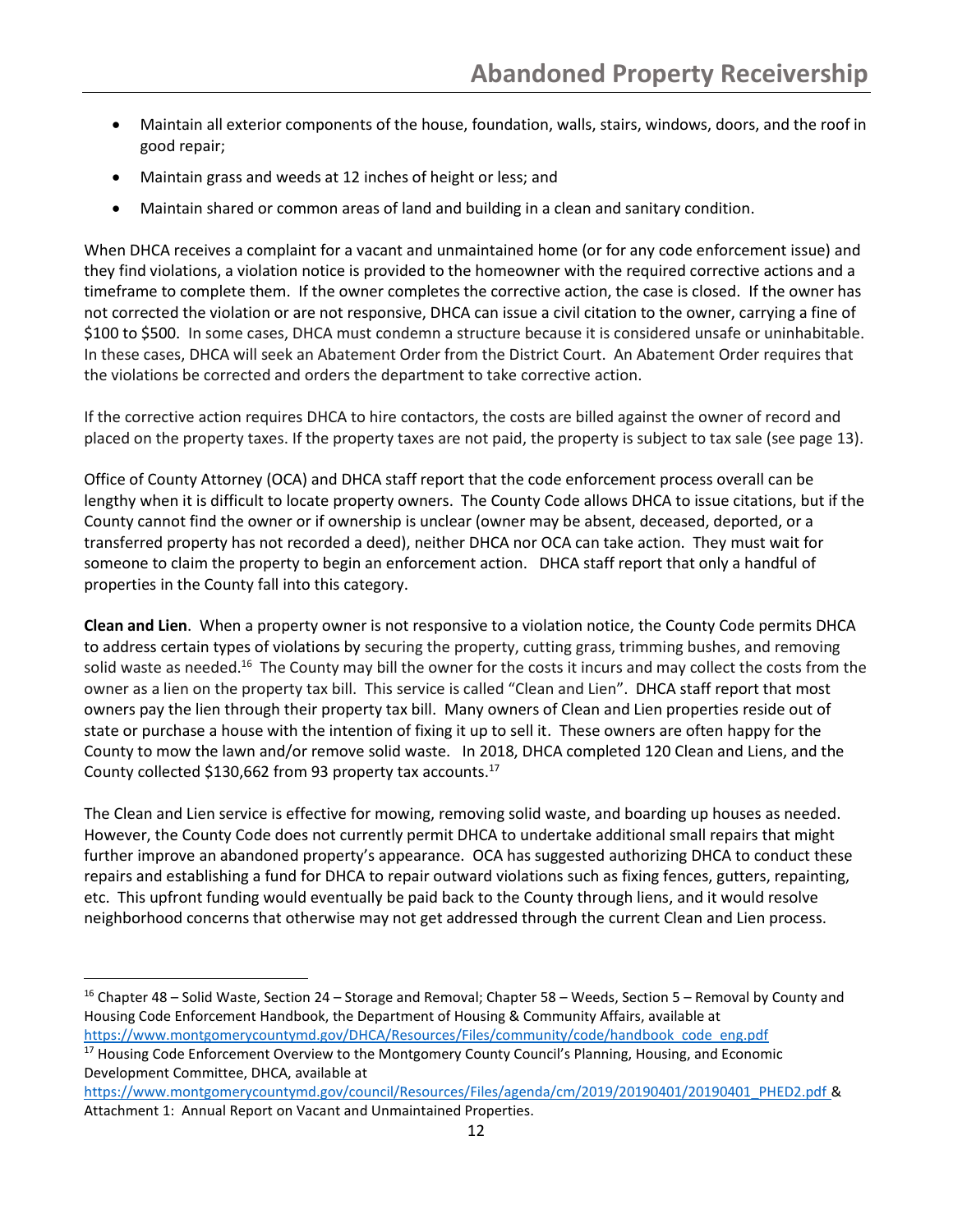**Identification of Vacant and Unmaintained Homes**. When DHCA receives a complaint for a vacant and unmaintained home, DHCA makes a determination as to whether the property is vacant and unmaintained through an initial inspection*.* In order to do that, the following are considered:

- Past due utility notices and/or disconnected utilities;
- Accumulated mail;
- No window covering;
- No furniture observable;
- Open accessibility;
- Deferred maintenance; and
- The dwelling is boarded up. $18$

If DHCA designates the property as vacant and unmaintained and the owner has not corrected the violations within a requested timeframe, DHCA will notify the owner. DHCA will inspect these properties at least once annually to ensure compliance with applicable laws and it is not a public nuisance. If the property continues to be unmaintained and vacant, the owner will have to pay a fee per inspection until there is a change in ownership.<sup>19</sup> Starting at \$200 for the second inspection, the fees raise by \$100 for each subsequent inspection until the tenth inspection, where they are capped at \$1,000.<sup>20</sup> Unpaid fees will create a lien on the property and can be paid with property taxes.

DHCA must maintain a list of vacant and unmaintained properties according to County Code §26-20 to §26-26 (Bill 39-16 – Housing and Building Maintenance Standards – Registration of Vacant Property) and report it to the County Executive and County Council every March 1<sup>st</sup>. DHCA must provide the following information in the report:

- The zip code of each property inspected during the prior calendar year;
- For each property inspected, a summary of violations by number found and number corrected;
- The number of citations issued to each property owner during the prior calendar year; and the amount of fees collected from each property owner during the prior calendar year. $^{21}$

However, DHCA did not submit the required report in March 2018<sup>22</sup> or March 2019. DHCA did submit the report on September 3, 2019 (*see Attachment 1*). The report listed 63 properties as vacant and unmaintained, with 36 properties from Silver Spring. The identified properties had a total of 525 housing code violations; 189 or 36% were corrected and the remaining 336 or 64% are pending in the court process.

When DHCA determines that a property is vacant, DHCA will verify if the house is in foreclosure. Under the State of Maryland's Real Property Code §14-126.1 – Foreclosed Property Registry, the purchaser of a foreclosed property must register it within 30 days after a sale with Maryland's Department of Labor, Licensing, and

<sup>18</sup> County Code §26-20 to §26-26 (Bill 39-16 – Housing and Building Maintenance Standards – Registration of Vacant Property)

 $19$  Ibid.

<sup>&</sup>lt;sup>20</sup> Montgomery County Executive Regulation 13-17, Unmaintained Vacant Dwellings, available at [https://montgomerycountymd.gov/exec/Resources/Files/13-17\(2\).pdf](https://montgomerycountymd.gov/exec/Resources/Files/13-17(2).pdf)

 $21$  Ibid.

<sup>&</sup>lt;sup>22</sup> First year the report was required.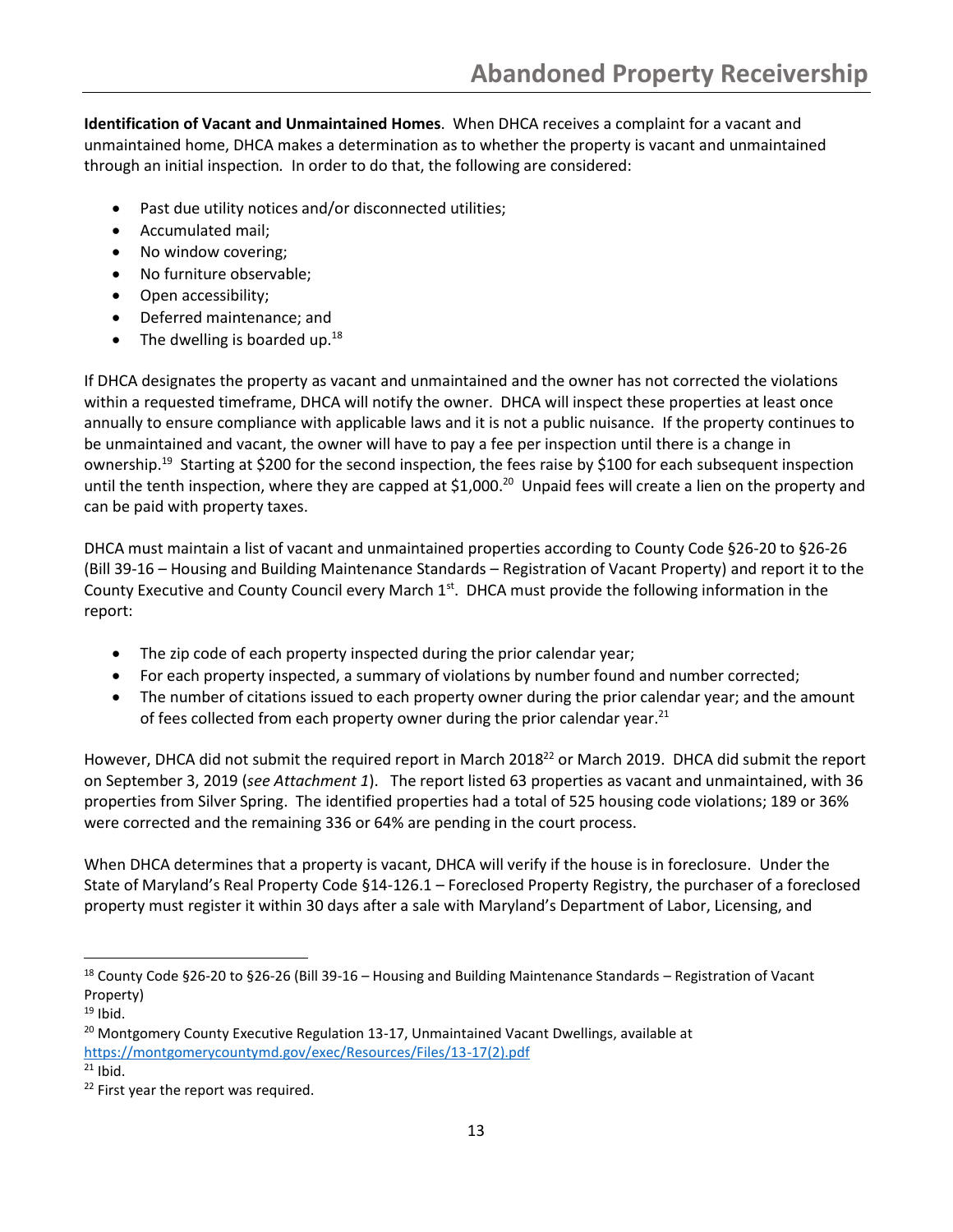Regulation.<sup>23</sup> Otherwise, there may be a delay in transferring the title following the sale of the property. During this time, it may be difficult to determine which entity is responsible for maintenance of the vacant house. Under County Code §26-19, the County can fine a homeowner up to \$1,000 for not registering a foreclosed property.<sup>24</sup>

# **2. Tax Sale**

Properties that are delinquent on their property taxes are subject to tax sale, according to the Tax Property Article of the Annotated Code of Maryland (Title – Procedure, Subtitle 8 – Collection). This includes any liens placed on the property tax bill due to corrective actions taken by DHCA through the Clean and Lien service or as part of an abatement order. A tax sale is a sale of the lien on a property – but not the actual property itself. An interested party/bidder can purchase the lien, paying the County for the overdue taxes.<sup>25</sup> The bidder now becomes the certificate holder of the lien, and they are responsible for collecting the lien amount.

For the first four months after the sale, the property owner can pay the certificate holder without any interest or additional costs/fees; after that the owner is liable for interest and costs/fees. The property owner has two years from the sale date to "redeem" their property and pay back the certificate holder.<sup>26</sup> If not, the Circuit Court can foreclose on the property and turn it over to the certificate holder (must be initiated by the certificate holder).

# **3. Petition the Court to Appoint a Guardian of the Property**

The County has one other seldom-used remedy to address abandoned and unmaintained properties – it can petition the court to appoint a guardian of the property. If the property owner lacks the ability to take care of themselves and their property, a petitioner, usually a family member, can petition the court to appoint a guardian of the property. In this legal proceeding, the petitioner asks the court to find that a person cannot take care of themselves due to disability.<sup>27</sup> The court can then appoint a guardian to make decisions-including those involving property - for that person. The guardian can then work with DHCA and OCA to resolve the issues associated with an abandoned, unmaintained property.

## **D. Discussion Items and Recommendations**

The Councilmembers may want to consider the following questions in its discussion of receiverships and abandoned properties in Montgomery County with Executive Branch representatives:

1. Should the County expand its Clean and Lien program to include repairs that would improve an abandoned property's appearance? What additional resources and/or authority would be necessary?

<sup>&</sup>lt;sup>23</sup> Annotated Code of Maryland, Real Property Code §14-126.1

<sup>&</sup>lt;sup>24</sup> County Code §26-19 (Bill 38-16 – Housing and Building Maintenance Standards – Foreclosed Property Registration Penalty)

<sup>&</sup>lt;sup>25</sup> General Information – Montgomery County, Maryland Tax Sale Information and Procedures, Department of Finance, June 10, 2019, available a[t https://www.montgomerycountymd.gov/Finance/TaxSale-general.html](https://www.montgomerycountymd.gov/Finance/TaxSale-general.html)  $26$  Ibid.

<sup>&</sup>lt;sup>27</sup> Guardianship and Its Alternatives: A Handbook on Maryland Law, available at [https://disabilityrightsmd.org/wp](https://disabilityrightsmd.org/wp-content/uploads/2011/12/Guardianship-Handbook-2011.pdf)[content/uploads/2011/12/Guardianship-Handbook-2011.pdf](https://disabilityrightsmd.org/wp-content/uploads/2011/12/Guardianship-Handbook-2011.pdf)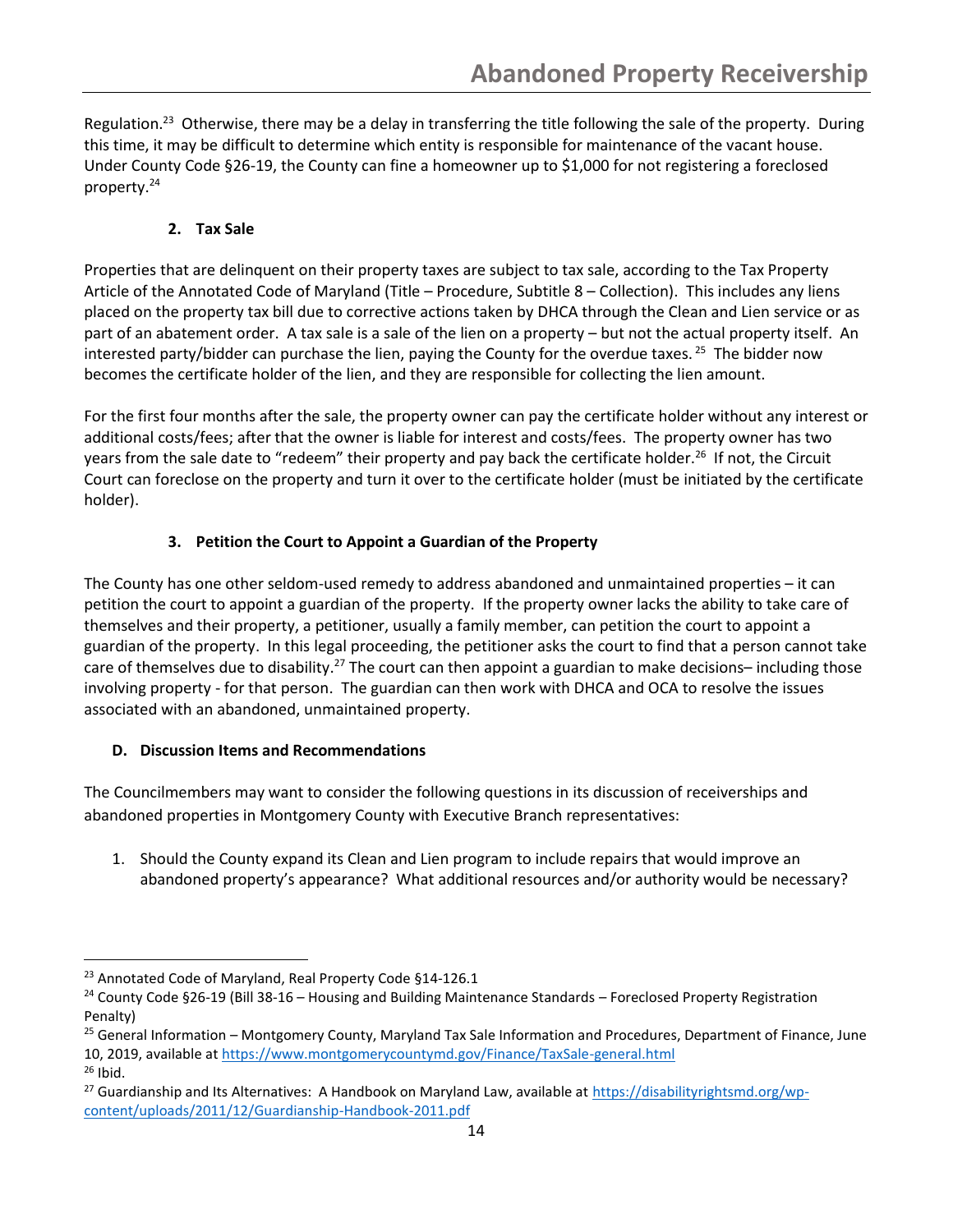- 2. Can existing laws regarding abandoned properties be strengthened to better assist the County in rehabilitating abandoned properties?
- 3. Given the benefits and challenges of receivership described in this report, should Montgomery County create a receivership law for vacant and unmaintained properties?

### **E. Acknowledgements**

OLO appreciates the information shared and insights provided by all who participated in this project. In particular, OLO thanks:

**Office of the County Executive** Fariba Kassiri

**DHCA** Tim Goetzinger Dan McHugh Bob Fisher

**Office of the County Attorney** Vicky Gaul Hilary Taylor

**Department of Finance** Michael Coveyou James Babb Jeanette Pedersen

**Chelsea Restoration Corporation** Helen Zucco

**City of Springfield, Massachusetts** Lisa DeSousa

**Massachusetts Housing Partnership** Rita Farrell

**One House at a Time, Inc.** Lisa Evans

**Prince George's County, Maryland** Estella Alexander Gary Cunningham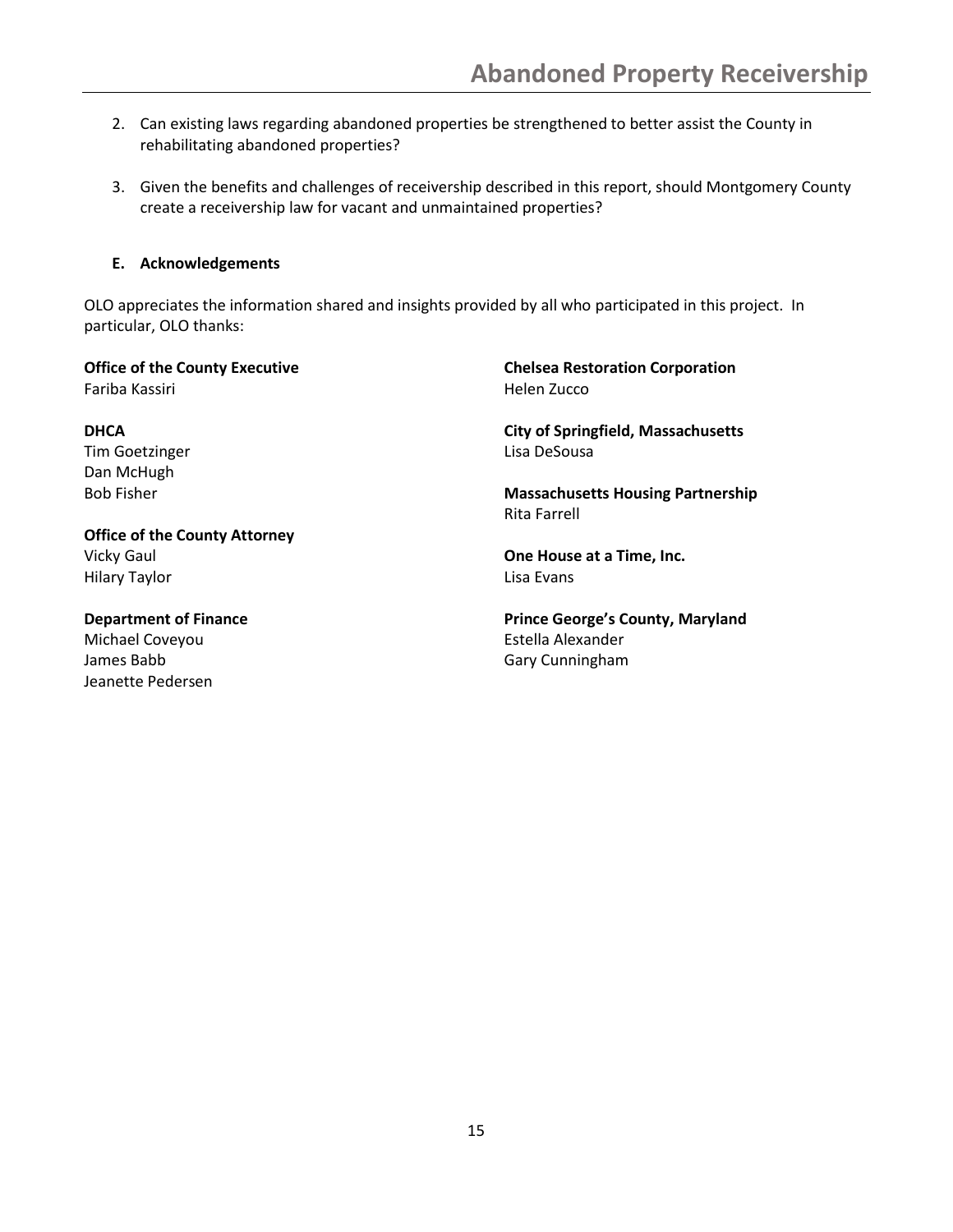# **Attachment 1: Annual Report on Vacant and Unmaintained Properties: Memorandum from Timothy J. Goetzinger, Acting Director, Department of Housing and Community Affairs to Nancy Navarro, President, Montgomery County Council. September 3, 2019.**



#### DEPARTMENT OF HOUSING AND COMMUNITY AFFAIRS

Marc Elrich County Executive

Timothy J. Goetzinger Acting Director

#### September 3, 2019

| To: | Nancy Navarro, President  |
|-----|---------------------------|
|     | Montgomery County Council |

From: Timothy J. Goetzinger, Acting Director Department of Housing and Community Affairs (DHC/

RE: Annual Report on Vacant and Unmaintained Properties

As per Section 26-26 of the Montgomery County Code, please find attached the following information on vacant and unmaintained properties for the period ending June 30, 2019. As required by the Code, this report includes data on:

- the zip code of each property inspected during the prior calendar year;  $(a)$
- for each property inspected, a summary of violations by number found and number  $(b)$ corrected:
- $(c)$ the number of citations issued to each property owner during the prior calendar year; and
- $(d)$ the amount of fees collected from each property owner during the prior calendar year.

#### **Zip Codes**

The zip code for each property designated as "vacant and unmaintained" can be found in Attachment 1.

#### **Summary of Violations**

As of July 1, 2019, 63 properties were identified as "vacant and unmaintained". Fifty-seven percent or 36 properties are in Silver Spring. These properties had a total of 525 housing code violations. To date, 189 (36%) of the 525 housing code violations have been corrected.

#### **Citations and Fees**

Of the 525 violations, 64% or 336 uncorrected housing code violations and 131 civil citations are pending in the court process, including court-ordered abatement. The process for resolving uncorrected housing code violations in vacant and unmaintained properties typically takes 6 to 12 months.

In tax year 2018, DHCA collected \$130,662 for services performed by the "Clean and Lien" program to correct housing code violations associated with 93 property tax accounts.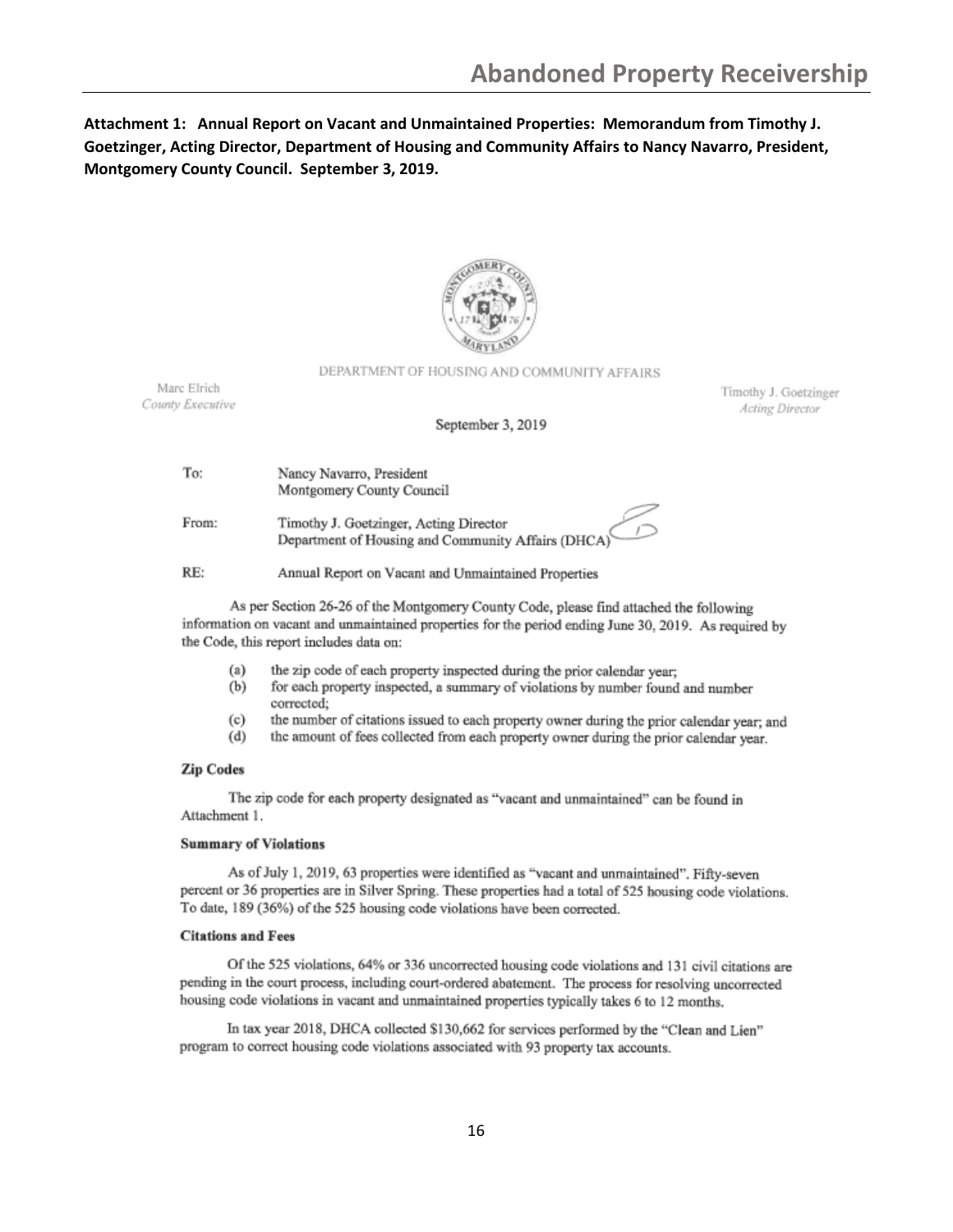#### Attachment 1

| Property # | City           | Zip Code       | ViolationCount | <b>Corrected Violation Count</b> | <b>Citation Count</b> | <b>Outstanding Violations</b> |
|------------|----------------|----------------|----------------|----------------------------------|-----------------------|-------------------------------|
| 1          | Silver Spring  | 20905          | 5              | 3                                | 4                     | 2                             |
| 2          | Chevy Chase    | 20815          | 6              | 6                                | 0                     | 0                             |
| 3          | Rockville      | 20855          | 14             | 5                                | 0                     | 9                             |
| 4          | Bethesda       | 20816          | $\overline{2}$ | 2                                | 0                     | 0                             |
| 5          | Potomac        | 20854          | 14             | 14                               | 0                     | 0                             |
| 6          | Silver Spring  | 20901          | 1              | 0                                | 0                     | 1                             |
| 7          | Silver Spring  | 20903          | 2              | $\overline{\mathbf{z}}$          | 0                     | 0                             |
| 8          | Kensington     | 20895          | 17             | 12                               | 8                     | 5                             |
| 9          | Silver Spring  | 20901          | 17             | 15                               | 3                     | 2                             |
| 10         | Potomac        | 20854          | 1              | 1                                | 0                     | 0                             |
| $11$       | Clarksburg     | 20871          | 7              | 6                                | 4                     | 1                             |
| 12         | Silver Spring  | 20906          | 6              | 6                                | 3                     | 0                             |
| 13         | Silver Spring  | 20901          | 5              | 4                                | 2                     | 1                             |
| 14         | Potomac        | 20854          | 19             | 12                               | o                     | 7                             |
| 15         | Silver Spring  | 20905          | 15             | 15                               | 0                     | 0                             |
| 16         | Sillver Spring | 20904          | 8              | $\mathbf{1}$                     | 8                     | 7                             |
| 17         | Kensington     | 20895          | 4              | 4                                | 4                     | 0                             |
| 18         | Silver Spring  | 20902          | 6              | 4                                | 0                     | 2                             |
| 19         | Silver Spring  | 20902          | 5              | 2                                | 0                     | 3                             |
| 20         | Silver Spring  | 20901          | 1              | 0                                | 1                     |                               |
| 21         | Burtonsville   | 20866          | 4              | 0                                | 0                     | 1                             |
| 22         | Silver Spring  | 20906          | 5              | 3                                |                       | 4                             |
| 23         | Silver Spring  | 20904          | 27             | 16                               | 2<br>11               | 2                             |
| 24         | Dickerson      |                | 31             |                                  |                       | 11                            |
| 25         |                | 20842<br>20902 | 2              | 16                               | 2                     | 15                            |
|            | Silver Spring  |                | 5              | 0                                | ō                     | $\overline{\mathbf{2}}$       |
| 26         | Silver Spring  | 20906          |                | 2                                | 3                     | з                             |
| 27         | Silver Spring  | 20906          | 4              | з                                | 1                     | 1                             |
| 28         | Silver Spring  | 20904          | 2              | 0                                | o                     | 2                             |
| 29         | Silver Spring  | 20904          | 2              | o                                | o                     | 2                             |
| 30         | Germantown     | 20874          | 3              | 1                                | 1                     | 2                             |
| 31         | Silver Spring  | 20910          | 4              | 4                                | 0                     | 0                             |
| 32         | Chevy Chase    | 20815          | 5              | 2                                | 0                     | 3                             |
| 33         | Brookeville    | 20833          | 3              | 3                                | 0                     | 0                             |
| 34         | Gaithersburg   | 20878          | 8              | 0                                | 8                     | 8                             |
| 35         | Silver Spring  | 20902          | 8              | 5                                | 0                     | 3                             |
| 36         | Silver Spring  | 20906          | 3              | 0                                | 3                     | 3                             |
| 37         | Chevy Chase    | 20815          | 5              | 3                                | 0                     | 2                             |
| 38         | Rockville      | 20853          | 5              | 2                                | 3                     | 3                             |
| 39         | Silver Spring  | 20902          | 9              | o                                | 0                     | 9                             |
| 40         | Rockville      | 20850          | 61             | 36                               | 23                    | 25                            |
| 41         | Silver Spring  | 20902          | 13             | 13                               | 8                     | Ô                             |
| 42         | Bethesda       | 20817          | 6              | б                                | 3                     | 0                             |
| 43         | Rockville      | 20852          | 9              | 7                                | 0                     | 2                             |
| 44         | Germantown     | 20874          | 10             | б                                | 8                     | 4                             |
| 45         | Silver Spring  | 20904          | 4              | 4                                | Ů                     | 0                             |
| 46         | Silver Spring  | 20906          | 6              | 2                                | 0                     | 4                             |
| 47         | Silver Spring  | 20905          | 2              | 2                                | 0                     | 0                             |
| 48         | Bethesda       | 20817          | $\mathbf 1$    | 1                                | 0                     | 0                             |
| 49         | Silver Spring  | 20906          | 23             | 23                               | 8                     | 0                             |
| 50         | Rockville      | 20852          | 5              | 0                                | 0                     | 5                             |
| 51         | Chevy Chase    | 20815          | 2              | 0                                | 0                     | 2                             |
| 52         | Silver Spring  | 20905          | 6              | 2                                | O                     | 4                             |
| 53         | Silver Soring  | 20910          | 9              | g                                | 1                     | q.                            |